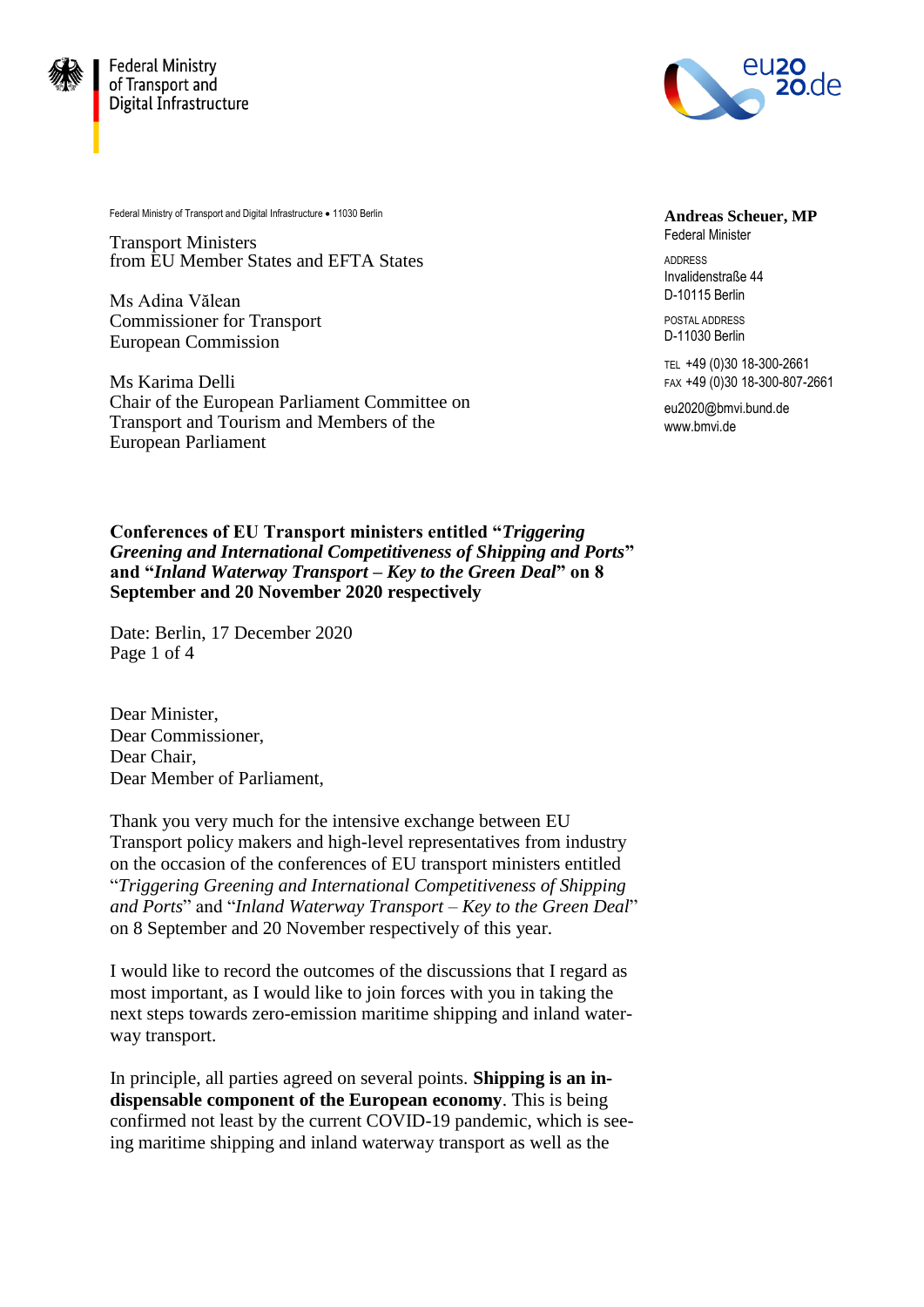



Page 2 of 4

ports sector contributing significantly to maintaining the functioning of the transport system and avoiding supply shortages.

The conference attendees were unanimously convinced that companies of the European shipping sector, as well as their numerous suppliers and partners worldwide, play a **pioneering role in the field of sustainability**. Waterways are already a safe, climate-friendly and environmentally sound transport mode. Today, thanks to their spare capacity, waterways can already, in the short term, contribute further towards improving the climate footprint of freight transport. The climate change mitigation and environmental protection objectives that we have laid down within the scope of IMO, but also in the Mannheim Declaration, have met with widespread approval. We, EU Member States and EFTA States, will jointly work towards achieving these objectives - be it during the ongoing negotiations concerning the **IMO initial strategy on the reduction of greenhouse gas emissions** from sea-going ships, or the current work on the **CCNR roadmap for a zero-emission inland navigation sector**.

We also agreed that **Europe** must assume its **responsibility** in the field of **climate change mitigation and environmental protection**. International stakeholders expect this from us and, at the same time, it offers great opportunities. We thus want to make Europe the powerhouse of environmentally sustainable and climate neutral shipping.

Industry stakeholders must and want to participate in a very practical way in evolving the waterway system into a climate neutral transport mode.

With the Green Deal, the European Commission is pursuing a growth strategy towards a fair and prosperous society with a resource-efficient and competitive economy. This will strengthen the role of the EU as a global leader in the field of climate change mitigation and environmental protection. **The encouraging signal sent by our conferences is: it is technically feasible to realise climate neutral maritime shipping and inland waterway transport by 2050.**

This is a huge challenge: only if we develop sustainable energy sources and technologies and enable their safe use and competitive market roll-out will Europe continue to be in the vanguard of sustainable and economically successful development in the long term. That is the **great opportunity for Europe**: with increasing uptake of sustainable technologies, the costs will be reduced. For the European economy, additional markets and opportunities will open up – even beyond Europe.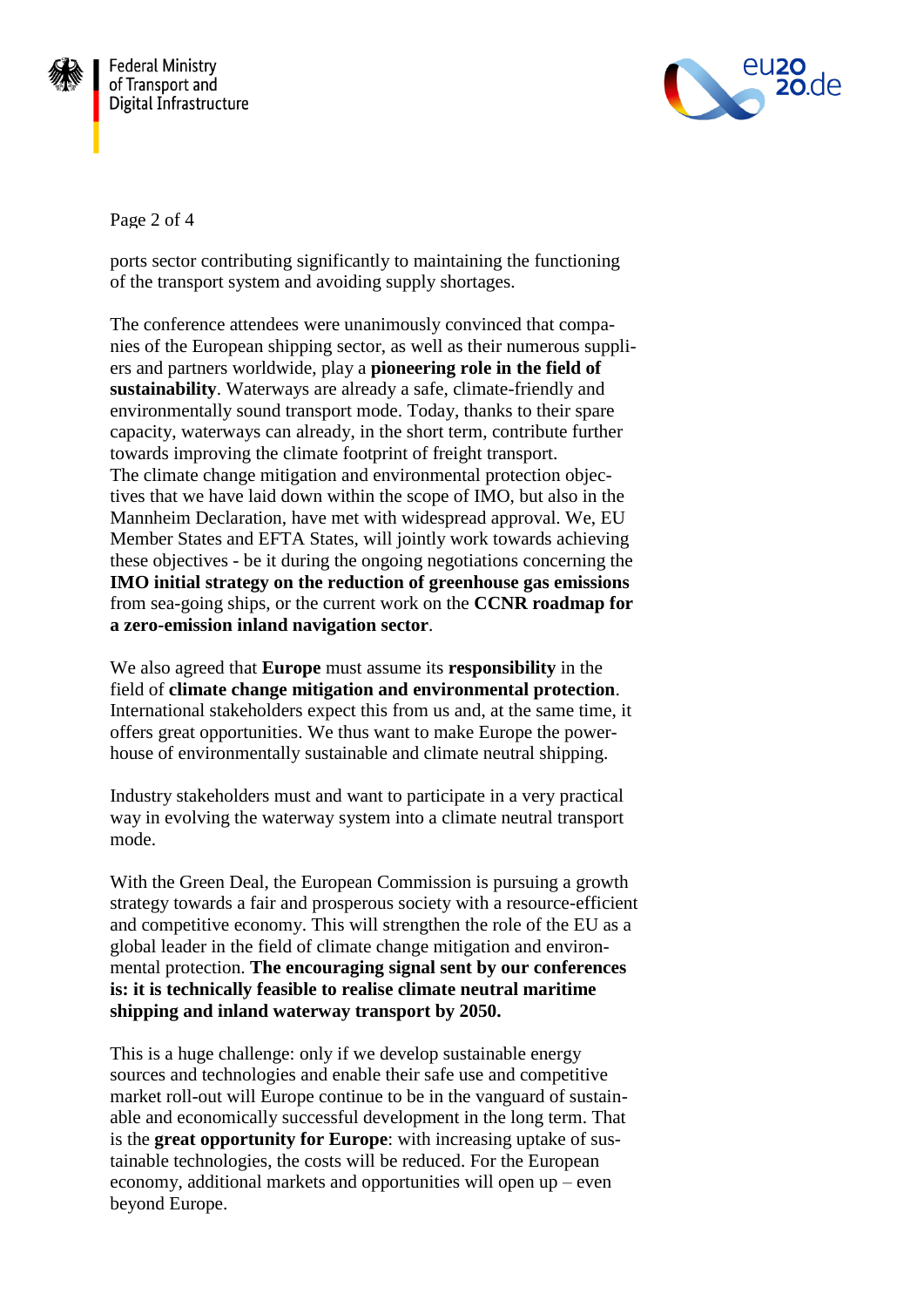



## Page 3 of 4

We can only achieve this with a selective combination of

- sustainability-focused regulatory measures,
- systematic targeted and technology neutral technical regulations,
- incentives in line with market conditions for example for a modernization of the fleet and a modal shift as well as
- effective trade policies that prevent distortions of competition.

We further agreed on the following aspects. The Green Deal offers excellent ideas and starting points because its objective is to create incentives and promote innovation. Against this background, in the circle of EU Member States, we will consider the impact assessment on the inclusion of maritime shipping in the European Emissions Trading System very carefully and in the context of progress made within IMO. We will provide constructive support – paying due regard to the Green Deal – for the NAIADES III action programme for inland waterway transport, announced by the Commission.

**Alternative drivetrains and fuels**, which currently do not play a key role in shipping, are important in this context. Environmentally friendly fuels such as LNG, biodiesel, methanol or hydrogen should be used instead of low-cost conventional fuels. Their use leads to a tangible reduction of environmental pressures and can create further climate benefits if the fuels come from renewable energy sources. To this end, all aspects – from the production to the use onboard – must be taken into account when assessing the sustainability of new fuels. Lightweighting, innovative materials and, especially, modern electrical and electronic systems offer significant potential for **enhancing energy efficiency** in maritime shipping and inland waterway transport. The fact that 75 percent of all sea-going ships in European ports come from Europe itself impressively illustrates how effective this approach will be.

In the long term, the changeover to non-fossil fuels will be decisive for climate neutral shipping. In this context, the Commission's Green Deal with its **FuelEU Maritime initiative** offers a key starting point, particularly for maritime shipping. At the same time, initiatives, such as the construction of the ELEKTRA pusher boat with a fuel cellbased drivetrain, provide a strong impetus for innovations in inland waterway transport.

Dear Colleagues, the discussions have illustrated that if we

- 1. consider strategic opportunities and risks in a targeted manner,
- 2. use our technological edge,
- 3. consistently continue our approach,
- 4. avoid distortions of competition and
- 5. together think of ourselves as Europeans,